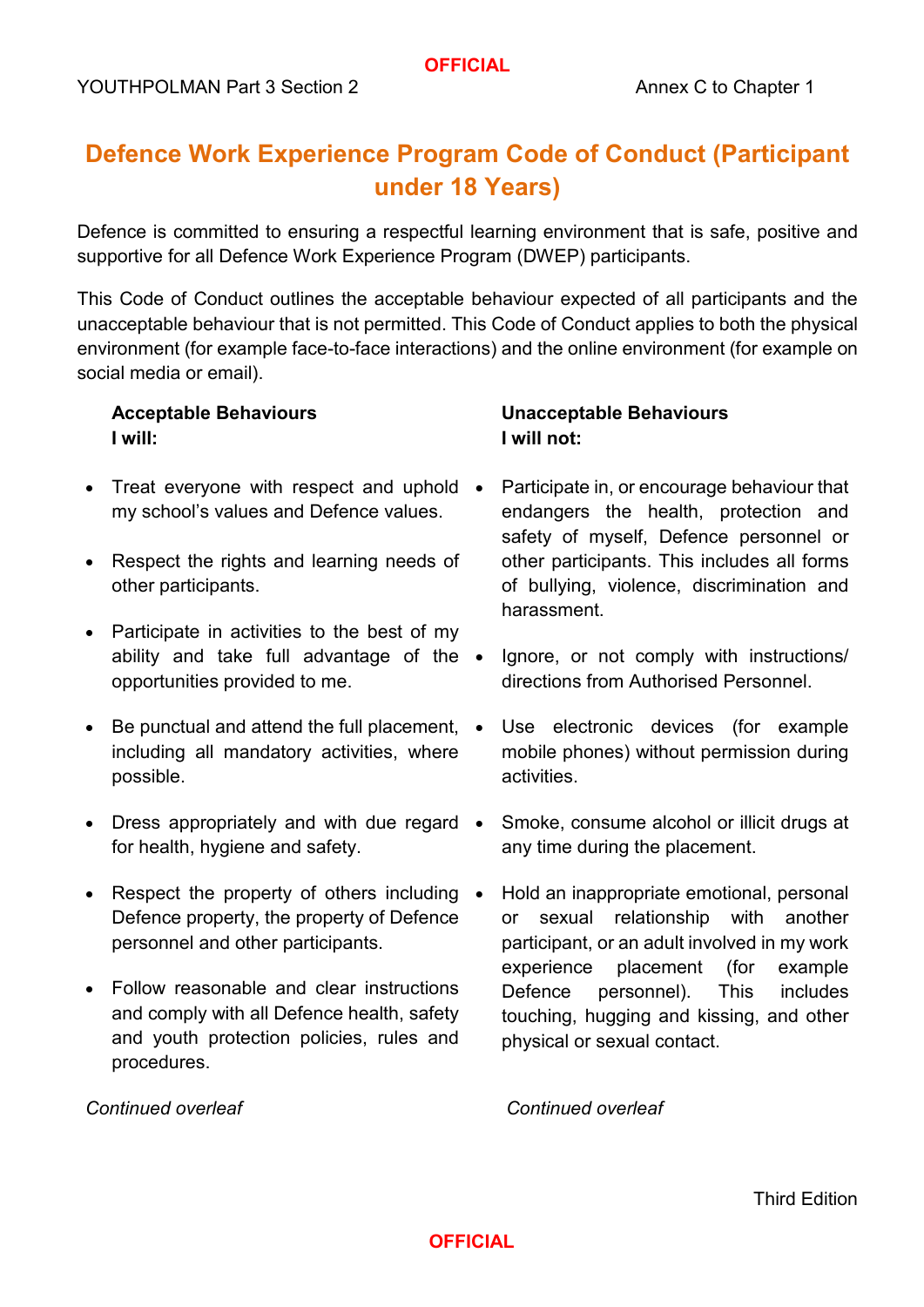#### C-2

## **Acceptable Behaviours Continued) I will:**

• Speak to a trusted adult, such as my • parent, Defence personnel or school teacher if I believe this Code of Conduct has been breached, or if I am concerned for my safety or the safety of others.

### **Unacceptable Behaviours I will not:**

- Contact or meet with adults or other persons involved in the work experience placement outside the placement, except where mentoring protocols are in place for example:
	- o authorised, established or developing mentoring arrangements or
	- o targeted recruitment programs or initiatives.
- . • Send or post inappropriate, offensive or explicit text messages, photos or videos.
- Take photos or other imagery while on the Defence base unless approved by Defence personnel.